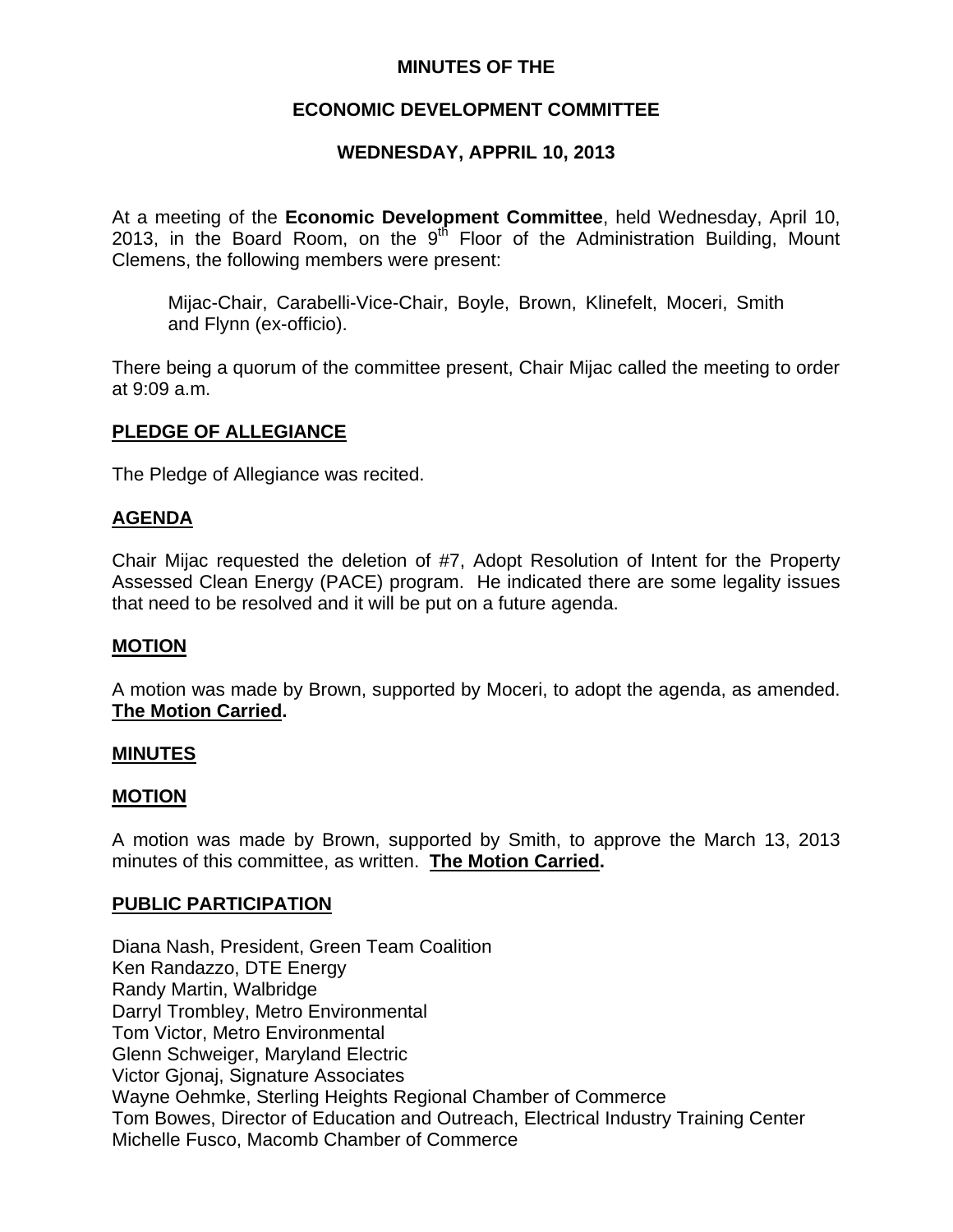# **PRESENTATIONS**

#### **Andrew Levin, Levin Energy Partners**

Andrew Levin, Founder and Managing Partner, provided an overview of the Lean and Green Michigan approach to Property Assessed Clean Energy (PACE), an innovative tool to help Michigan businesses save money, create jobs, grow the tax base and green the state. He spoke about who can take advantage of this and what can be financed under the PACE statute.

#### **Jennifer Mefford, IBEW**

Tom Bowes, Director of Education and Outreach for the Electrical Industry Training Center located in Warren, described the Center and the educational programs available which provide preparation for jobs in environmental and energy efficiency areas.

Jennifer Mefford, Director of Business Development for the National Electrical Contractors Association (NECA), spoke next about the organization's commitment to PACE. NECA helps educate the marketplace about updating facilities and saving money with energy efficiency retrofits and they facilitate training programs to do the jobs. Education about these areas is ongoing, and very often the facilities know what they need to do, but not how to accomplish or fund the improvements. The PACE program provides a financing option to fund projects and help businesses realize energy savings.

The following individuals spoke about their experience with the PACE program: Ken Randazzo, Tom Bowes, Randy Martin, Diana Nash, Darryl Trombley and Tom Victor.

The following commissioners spoke: Flynn, Moceri, Smith, Brown, Klinefelt, Carabelli and Mijac.

Chair Mijac stated that he will be working on the resolution of intent and hopes to have that ready later this month or for the next meeting. He thanked everyone for their participation.

#### **MOTION**

A motion was made by Smith, supported by Carabelli, to receive and file the presentations provided by Andy Levin and Jennifer Mefford regarding PACE. **The Motion Carried.** 

#### **NEW BUSINESS**

Chair Mijac informed committee that former Commissioner Bobby Hill passed away yesterday.